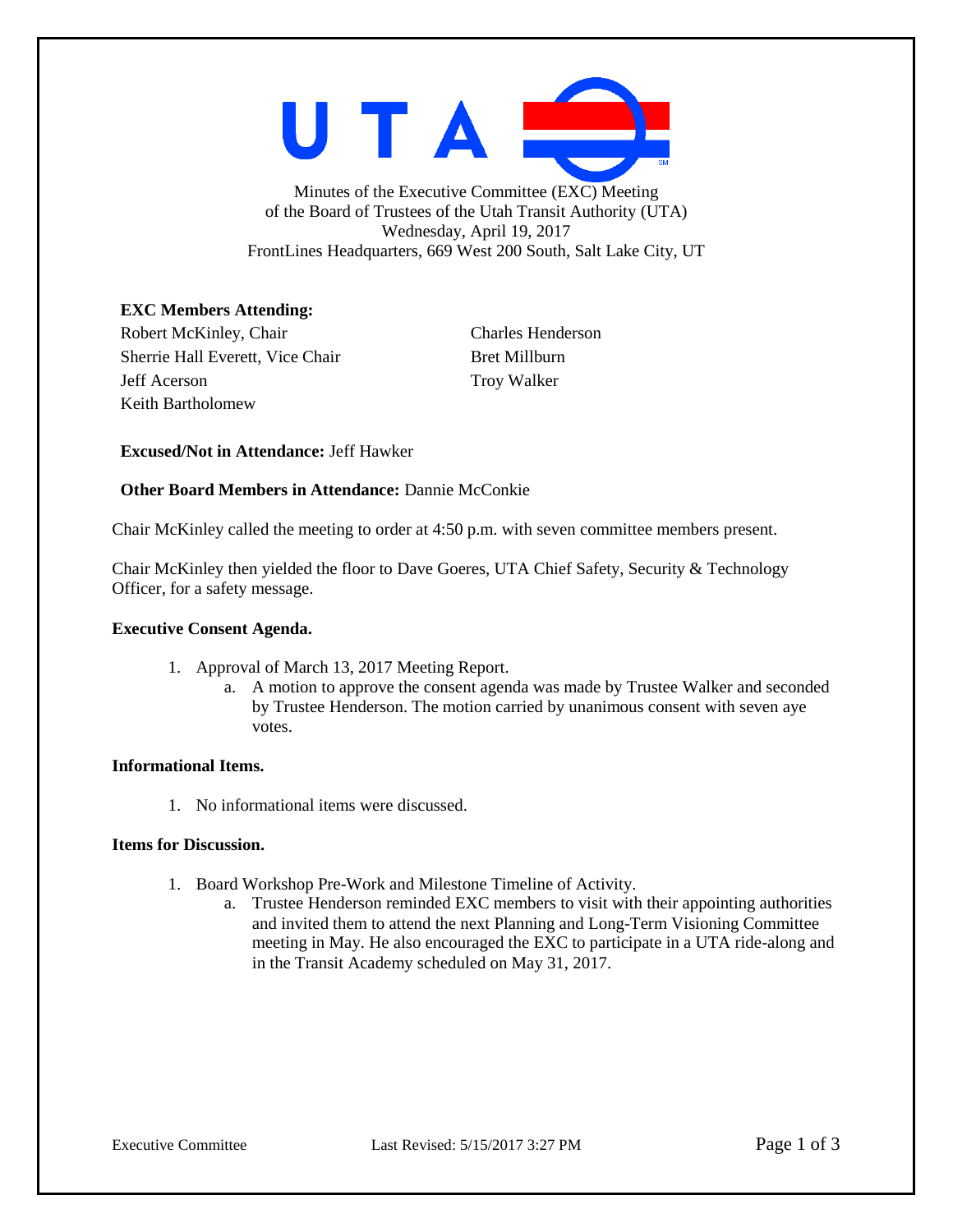- 2. 2017 Leasing Program.
	- a. Richard Swenson, UTA Financial Services Manager, summarized the needs for the 2017 leasing program, indicating that in 2017 the agency has budgeted leasing on 49 buses, 29 paratransit vans, and 40 rideshare vans.

## **Board Meeting Agenda Approval.**

- 1. TOD Policy Update.
- 2. Internal and External Audit Update.
- 3. December 2016/January 2017/February 2017 Financial Reports and Dashboards.
- 4. March 22, 2017 Meeting Report.
- 5. 2017 Leasing Program.

A motion to forward items 1-5 to the board agenda was made by Trustee Henderson and seconded by Trustee Walker. The motion carried by unanimous consent.

- 6. Conflicts of Interest Policy.
	- a. Chair McKinley asked if it would be appropriate to bring the new board conflicts of interest policy to the full board in April. Discussion ensued. Vice Chair Everett requested that a packet explaining UTA's policies related to board members be prepared for distribution to appointing authorities along with the new policy. Jayme Blakesley, UTA General Counsel, suggested information in the packet include context for the policies. Chair McKinley asked Mr. Blakesley to prepare a packet for review in advance of the April board meeting. A motion to forward the new board conflicts of interest policy to the board agenda was made by Trustee Millburn and seconded by Trustee Henderson. The motion carried by unanimous consent.

Chair McKinley stated the next item on the agenda involves UTA property at the Clearfield Station and that his law firm has done work for a party involved in the proposed Clearfield Station transaction. He recused himself from the related discussion and asked Vice Chair Everett to conduct the meeting on the Clearfield item.

7. Clearfield Station Property. Trustee Bartholomew indicated it would be appropriate to remove the Clearfield Station property from UTA's transit-oriented development program and then to surplus it. Discussion ensued. Vice Chair Everett requested a recording of today's Transit-Oriented Communities Committee meeting be made available to trustees in advance of the April board meeting. Chair McKinley requested that for all board meetings (committee and full), information be distributed to board members as far in advance of the meetings as possible. A motion to forward the removal of the Clearfield property from UTA's transitoriented development program and surplus of the same property to the full board was made by Trustee Bartholomew and seconded by Trustee Millburn. Discussion ensued.

Jerry Benson, UTA President/CEO, suggested the motion also include a letter of intent to Clearfield. Mr. Blakesley advised that a conditional approval could compromise UTA's